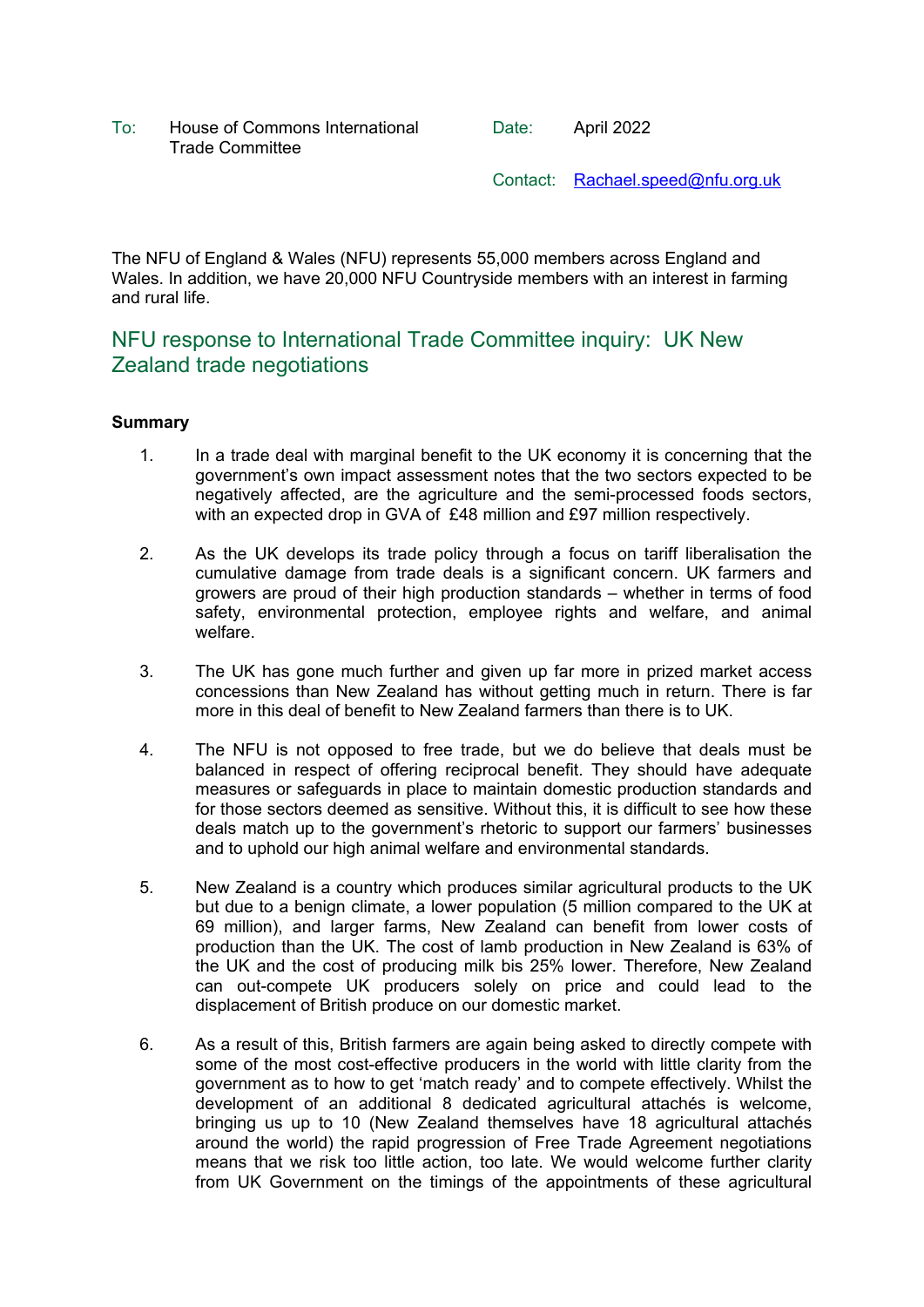attachés and would welcome assurances that they will be equipped with the skills and technical knowledge to allow them to excel in their roles. The NFU would be keen to assist the government to achieve this goal.

- 7. There remains an urgent need for government to pursue a more coherent approach across all departments to focus on UK farming's productivity and food security. In particular, the government should be much more explicit in setting out a strategy to work with farmers to become competitive food producers at a time when food security is an increasingly important concern, while meeting the challenges of climate change through promoting sustainable and climate-friendly practices.
- 8. It Is very disappointing that there is little in the UK/NZ deal that promotes the value of products carrying UK Geographical Indications, something crucial for the government to meet its stated 'made in Britain sold to the world' campaign. These geographical indicators allow the UK to sell 'Brand Britain' to an international stage and it is shocking that the only provision made in this deal has been for Scottish Whisky.
- 9. Despite the downsides, we welcome several aspects of the trade deal. The establishment of a specific UK-New Zealand SPS Committee tasked with monitoring the implementation of the agreement and to provide a forum where parties can raise any concerns is welcome. The UK prides itself on high animal welfare and the NFU has committed to achieving net zero by 2040 in agriculture therefore we support the inclusion of the Animal Welfare and Environment chapters to help achieve this.

#### **Introduction**

- 10. We continue to welcome the government's commitment to grow our exports of Great British food abroad. We support the government's stated objectives in its Free Trade Agreement (FTA) negotiations to secure broad liberalisation of tariffs on a mutually beneficial basis, considering UK product sensitivities, including in agriculture.
- 11. However, whilst we welcome the governments ambitious approach to trade deals, we are deeply disappointed that the sectors predicted to be damaged in this trade deal are the agriculture, forestry, fishing, and semi processed food sectors. These sectors are expected to see a reduction in GVA of £48 million and £97 million respectively. The government notes that 'these sectors may grow in the future'. However, the cumulative impacts of both the Australia (where agriculture and the semi processed food sectors were predicted to be damaged by £94 million and £225 million respectively) and New Zeland trade deals appear deeply concerning for UK farmers and growers who pride themselves in their industry and exceptionally high welfare standards.
- 12. Once again British growers and producers are being asked to compete directly with some of the foremost producers and agricultural exporters in the world without the necessary resources to compete effectively. Investment in research is a core element of New Zealand's agri-food export strategy, for example its industry has made vast strides towards increasing the shelf life of their products whilst in transit. It has invested heavily in 'super chilled' container ships to extend the shelf life of their lamb from 28 days to 60 days. By comparison Meat Promotion Wales has used similar innovative techniques to achieve an extended shelf life of Welsh Lamb of 33 days.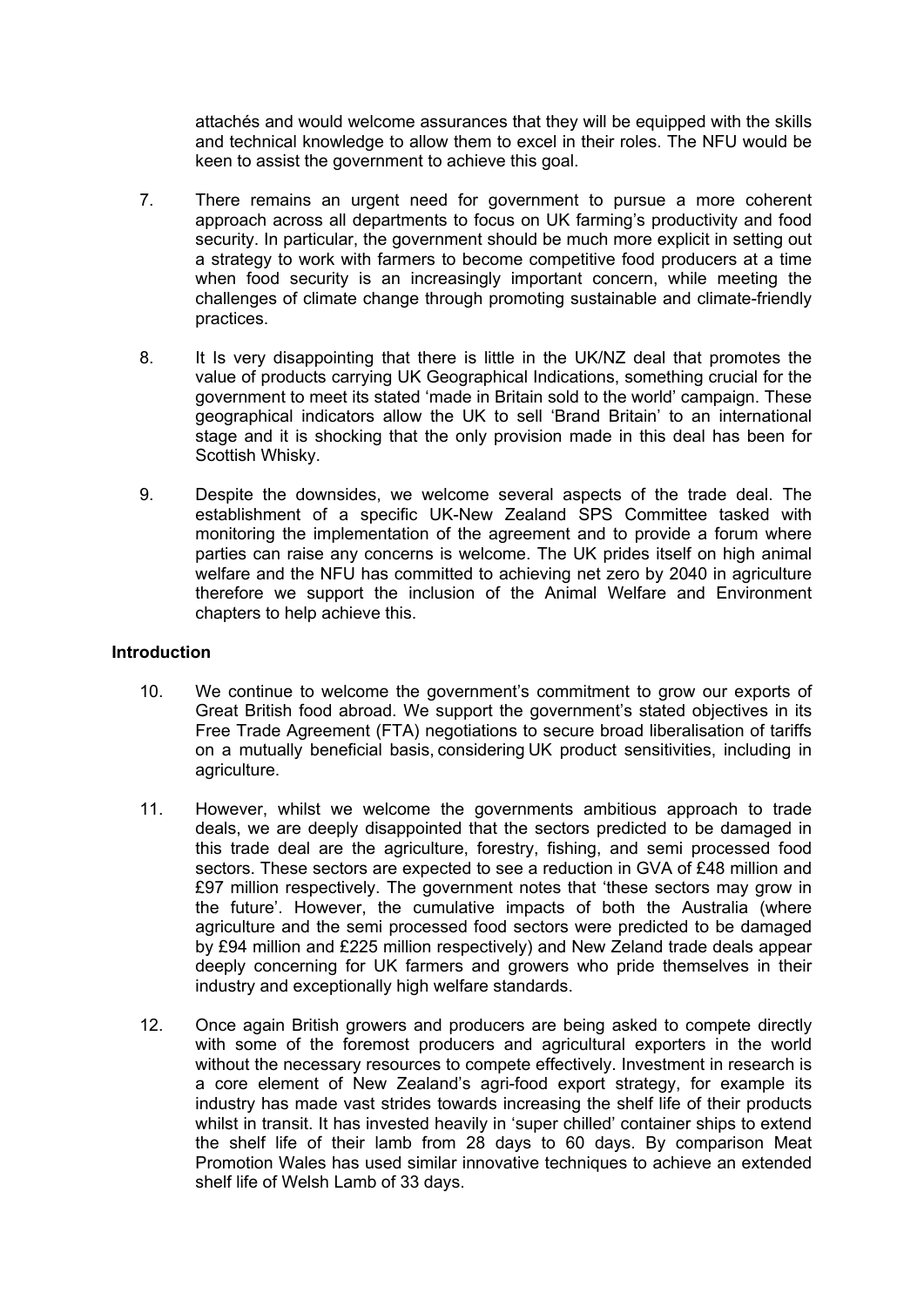13. This commitment by the government and its industry to the progression and competitiveness of New Zealand agriculture is to be applauded. In order that the UK may hope to compete fairly and realise opportunities in overseas growth markets, similar investment must be made by our government to improve our match readiness.

#### **To what extent has the government achieved its stated negotiating objectives or delivered on the agreement in principle?**

- 14. The government has successfully achieved its stated negotiation objective of reducing barriers to trade in goods, although this is to the potential detriment of UK farmers and growers.
- 15. Trade between the two nations is currently relatively limited and predominately focused on a select number of product lines. Removing tariffs across all agri-food products is likely to facilitate growth within product categories where tarrifs were previously seen as a barrier and within sectors where the exporting nation is highly competitive, for example within the red meat sector where the UK's MFN tariffs range from 65-113% for beef and 38-62% for lamb.
- 16. From an agricultural perspective the UK Government has agreed to eliminate tariffs on New Zealand imports, although they will be phased out over a period of years on some products. Tarrifs on beef will be eliminated after 10 years, with a further 5 years when a product specific safeguard for beef foresees the possibility of introducing a 20% tariff on volumes above a defined volume trigger. For lamb, tariffs are eliminated after 15 years. Tariffs on cheese and butter will be eliminated over a period of 5 years and tariffs on fresh apples will be eliminated over 3 years.
- 17. There is little in this deal which benefits UK farmers and we do question whether the government has effectively delivered on its objective to take into account UK agricultural product sensitivities. It seems that once again a negotiating partner has achieved all they have asked for whilst our farmers are left wondering what the positives are for them, particularly given that New Zealand is already an open economy with very few import tariffs for agricultural goods. This will only serve to increase pressure on UK farmers who are already seeing huge increases in input prices, up 18.3% from last year to December 2021<sup>1</sup>. Coupled this with the phasing out of support payments and the squeeze on labour it is evident that this deal puts disproportionate pressure on the UK's farming sector.
- 18. The NFU wants the government to deliver a package of measures to ensure that UK farmers are in the best position possible to export our high-quality food around the world, but also ensure that our domestic agricultural sector can increase its competitiveness and productivity. Without both elements, it will be challenging for UK farm businesses to compete with major agricultural powerhouses like New Zealand. For example, despite the UK being amongst the top milk producing nations in the world, the cost of producing milk in New Zealand is 25% lower than in the UK. Moreover, the cost of New Zealand lamb production is 63% lower than the UK's. This is primarily because New Zealand farmers face different regulatory and climatic conditions that allow them to

<sup>1</sup> [API](https://www.gov.uk/government/statistics/agricultural-price-indices/api-index-of-the-purchase-prices-of-the-means-of-agricultural-production-statistics-notice-data-to-september-2021) [–](https://www.gov.uk/government/statistics/agricultural-price-indices/api-index-of-the-purchase-prices-of-the-means-of-agricultural-production-statistics-notice-data-to-september-2021) [Index](https://www.gov.uk/government/statistics/agricultural-price-indices/api-index-of-the-purchase-prices-of-the-means-of-agricultural-production-statistics-notice-data-to-september-2021) [of](https://www.gov.uk/government/statistics/agricultural-price-indices/api-index-of-the-purchase-prices-of-the-means-of-agricultural-production-statistics-notice-data-to-september-2021) [the](https://www.gov.uk/government/statistics/agricultural-price-indices/api-index-of-the-purchase-prices-of-the-means-of-agricultural-production-statistics-notice-data-to-september-2021) [prices](https://www.gov.uk/government/statistics/agricultural-price-indices/api-index-of-the-purchase-prices-of-the-means-of-agricultural-production-statistics-notice-data-to-september-2021) [of](https://www.gov.uk/government/statistics/agricultural-price-indices/api-index-of-the-purchase-prices-of-the-means-of-agricultural-production-statistics-notice-data-to-september-2021) [agricultural](https://www.gov.uk/government/statistics/agricultural-price-indices/api-index-of-the-purchase-prices-of-the-means-of-agricultural-production-statistics-notice-data-to-september-2021) [outputs](https://www.gov.uk/government/statistics/agricultural-price-indices/api-index-of-the-purchase-prices-of-the-means-of-agricultural-production-statistics-notice-data-to-september-2021) [and](https://www.gov.uk/government/statistics/agricultural-price-indices/api-index-of-the-purchase-prices-of-the-means-of-agricultural-production-statistics-notice-data-to-september-2021) [inputs](https://www.gov.uk/government/statistics/agricultural-price-indices/api-index-of-the-purchase-prices-of-the-means-of-agricultural-production-statistics-notice-data-to-september-2021) [–](https://www.gov.uk/government/statistics/agricultural-price-indices/api-index-of-the-purchase-prices-of-the-means-of-agricultural-production-statistics-notice-data-to-september-2021) [statistics](https://www.gov.uk/government/statistics/agricultural-price-indices/api-index-of-the-purchase-prices-of-the-means-of-agricultural-production-statistics-notice-data-to-september-2021) [notice](https://www.gov.uk/government/statistics/agricultural-price-indices/api-index-of-the-purchase-prices-of-the-means-of-agricultural-production-statistics-notice-data-to-september-2021) [\(data](https://www.gov.uk/government/statistics/agricultural-price-indices/api-index-of-the-purchase-prices-of-the-means-of-agricultural-production-statistics-notice-data-to-september-2021) [to](https://www.gov.uk/government/statistics/agricultural-price-indices/api-index-of-the-purchase-prices-of-the-means-of-agricultural-production-statistics-notice-data-to-september-2021) [December](https://www.gov.uk/government/statistics/agricultural-price-indices/api-index-of-the-purchase-prices-of-the-means-of-agricultural-production-statistics-notice-data-to-september-2021) [2021\)](https://www.gov.uk/government/statistics/agricultural-price-indices/api-index-of-the-purchase-prices-of-the-means-of-agricultural-production-statistics-notice-data-to-september-2021) [-](https://www.gov.uk/government/statistics/agricultural-price-indices/api-index-of-the-purchase-prices-of-the-means-of-agricultural-production-statistics-notice-data-to-september-2021) [GOV.UK](https://www.gov.uk/government/statistics/agricultural-price-indices/api-index-of-the-purchase-prices-of-the-means-of-agricultural-production-statistics-notice-data-to-september-2021) [\(www.gov.uk\)](https://www.gov.uk/government/statistics/agricultural-price-indices/api-index-of-the-purchase-prices-of-the-means-of-agricultural-production-statistics-notice-data-to-september-2021)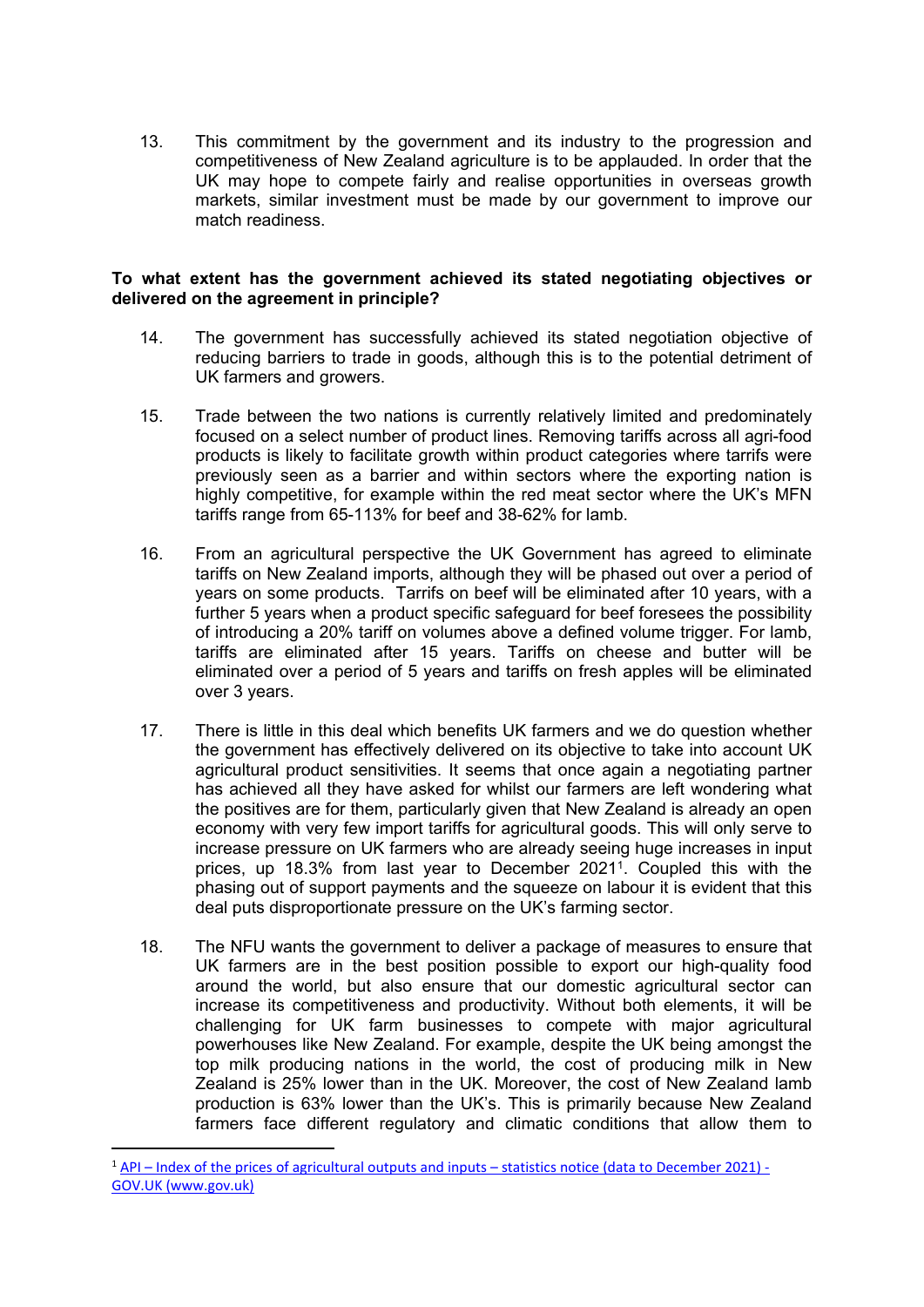significantly reduce their fixed costs, for example less need for buildings, winter forage crops and storage of manures.

19. As discussed above the NFU would welcome commitment from the government for the investment needed to get UK agriculture match ready for this new trading environment. For example, with investment into 'super chilled' container ships to extend the shelf life of British produce and allow us to access wider markets. The NFU would also welcome further guidance on the timeline of appointments of agricultural attachés and are keen to ensure they have the technical knowledge to excel in their roles.

#### **How might the UK-New Zealand FTA affect you, your business or organisation, or those that you represent? If possible, please describe the current situation and what you expect to change as a result of this agreement.**

- 20. The UK-New Zealand trade deal will place additional pressure on UK growers and producers, especially those in our beef and lamb production industry and apple industry. Trade between the countries is currently relatively balanced, with New Zealand presently not filling its existing generous WTO sheep meat quota.
- 21. Currently the UK imports 83,000T of sheep meat annually. In 2019 New Zealand supplied 38,675T which is 63% of the UK's total imports for sheep meat. Whilst New Zealand has not filled its current sheep meat quota since 2008, it is already an established and significant supplier of lamb to the UK. In light of this it is difficult to see the justification behind liberalising trade in this area as New Zealand already has a strong and unfilled foothold in the British market.
- 22. New Zealand has access to the UK sheep market through its country-specific WTO quota of 114,138T with no tarrif applied. Outside of quota tarrifs range between 38-62%. As a result of the trade deal New Zealand will eventually be able to access 164,138T tarrif free (ahead of complete tariff elimination). This is 198% of the UK's import requirement. They will. Sheep meat will be on a first come first served arrangement instead of a licence agreement which could result in surplus product on the market at points in the year and result in the displacement of UK produce.
- 23. Trade should be a reciprocal relationship between countries. However, with a country with a population of 5 million compared with the UK at over 66 million it is hard to see where this reciprocity in agricultural goods lies. New Zealand is already more than self-sufficient in lamb and exports 95% of what it produces. Therefore, scope for exports of lamb to New Zealand is minimal at best (only 219T in 2019), especially without the protections of Geographical Indicators.
- 24. For dairy, New Zealand currently has very limited access to the UK market, in 2019 sending 821T of butter and 3.5T of cheese, and has preferential access through the WTO quota. New Zealand is 880% self-sufficient in dairy and is hugely competitive on the global market with Fonterra the main dairy co-op processing 80% of milk in New Zealand and controlling 30% of the world market. The unlimited access New Zealand dairy companies will have to the UK market from Year 6 onwards will result in an unbalanced outcome, with much more opportunities for New Zealand than our own producers.
- 25. Due to the scale of operation in New Zealand and the power of Fonterra, the cost of producing milk is 25% lower in New Zealand than in the UK. This contributes to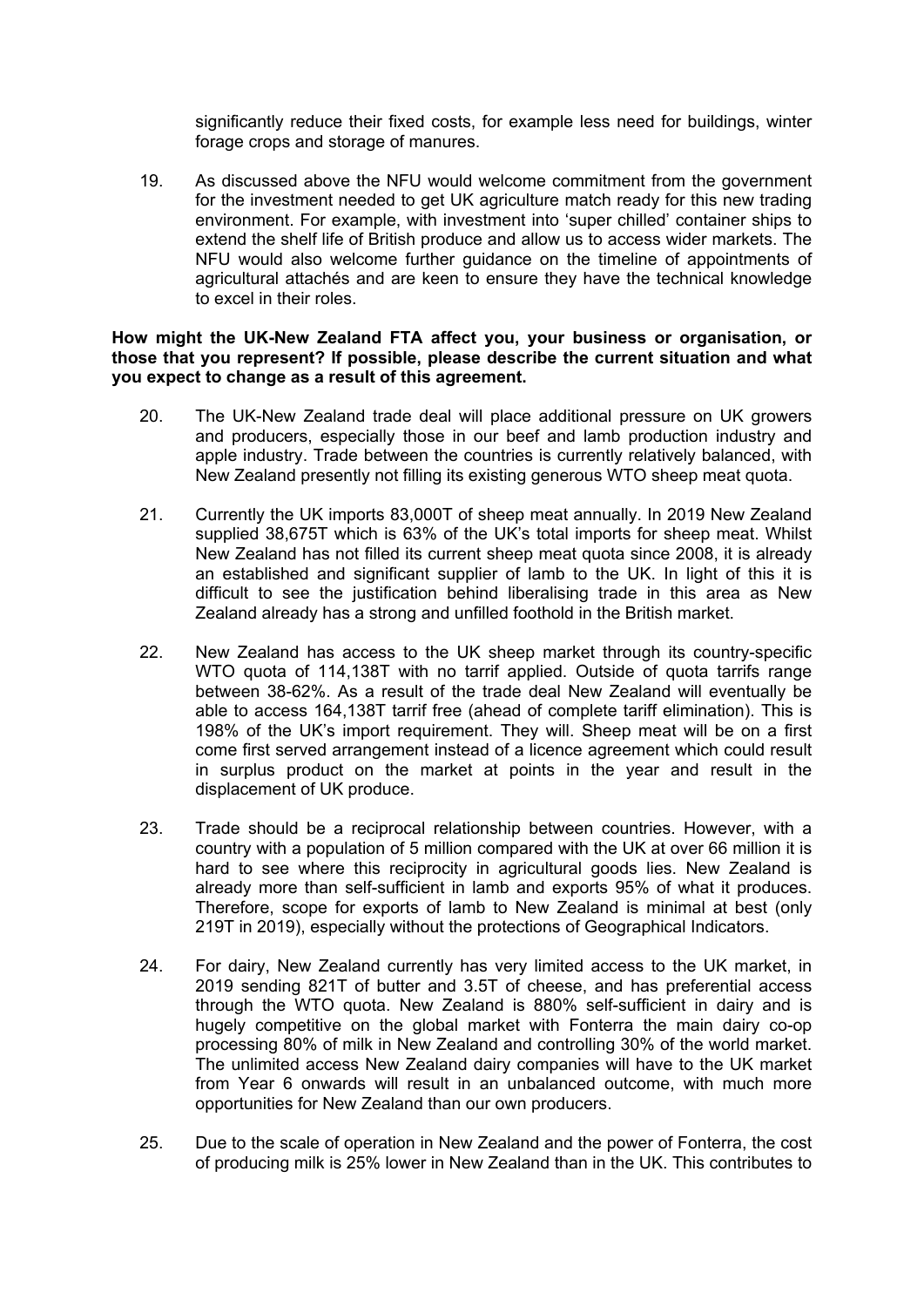costs savings down the supply chain and could lead to the direct replacement of UK produce products as New Zealand is able to directly undercut on price.

- 26. Again, with dairy the lack of protections for Geographical Indications is a missed opportunity for the UK to capitalise on the reciprocal nature of trade deals and impedes UK exporters from differentiating British products on the New Zealand market. Research has shown that GIs can contribute to an increase in price paid for goods of 1.55 times that of products without GI certification. Given that GI is a key factor of UK exports, contributing 25% of exports by value in 2018, this is a missed opportunity.
- 27. At present the UK imports 42,778T of apples from New Zealand. Due to the climate New Zealand produces much the same varieties as the UK, for example Braeburn, Cox and Royal Gala. New Zealand is also able to meet UK retailer specification which means substitution of domestic production is likely. According to FAO data the farmgate price for New Zealand apples are typically \$(USD)400- \$500/t less than UK apples, partly due to better access to labour and access to a wider selection of plant protection products.
- 28. This means it would be cost effective for an importer to import apples from New Zealand into the UK and store them for use during the UK season. New Zealand is more than self-sufficient in apples, exporting 65% of the apples it produces, therefore it is difficult to see how the UK benefits from this trade deal.
- 29. In short, the UK has gone much further and given up far more in prized market access concessions than New Zealand has without getting much in return, for example protection of Geographical Indicators.

#### **What oppourtunities or potential costs does this agreement present for the devolved nations and English regions?**

- 30. One of the aspects of UK agriculture is that it is not homogenous across the regions. Different types of agriculture and horticulture pertain in different parts of the UK according to various factors such as climatic conditions, geography, topography, and proximity to market. Livestock production and dairying are dominant in the West of the UK (and very much predominate in Wales), whilst horticulture and arable enterprises are more typically encountered in central, southern, and eastern parts of the UK. In Wales in particular, agriculture and family farms make a very significant contribution to cultural life and sense of national identity.
- 31. The Welsh countryside is characterised by farms of a modest size, typically owned and/or occupied by farming families, who will often have farmed in that locality for many generations. By their very nature, rural communities in Wales are small or in isolated locations. In these communities, it is often farmers and members of their families that support, sustain, and facilitate many aspects of community life. Therefore, the effects of new trade deals will be felt most keenly in these communities who rely on red meat production to sustain their way of life. The lack of protection of GI for Welsh Lamb is of real concern as this is not just a valuable marketing tool, providing legal assurances, but an area of real pride and importance for Welsh producers and reflects the production methods unique to the area.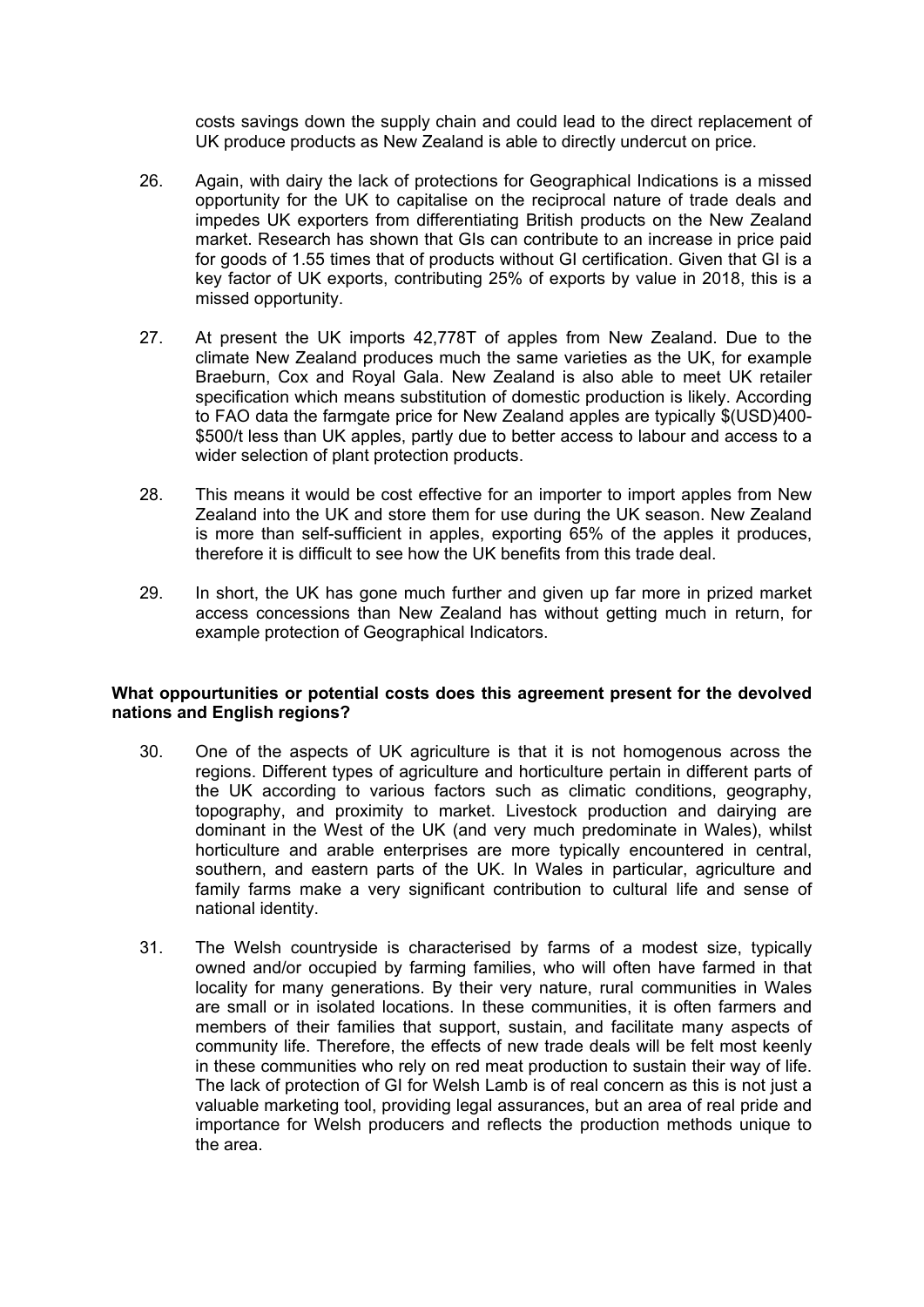32. As mentioned above, the cost of producing dairy is 25% lower in New Zealand than it is in the UK. There are a number of reasons why the cost of producing in New Zealand is so much lower. Due to a much smaller population – 5m compared to the UK's 67m – there is much less competition for land and farms tend to be larger. For example, the average UK dairy herd is around 150 cows, compared to 440 cows in New Zealand. Farmers in New Zealand also have access to more crop protection tools compared to farmers in the UK. Differences in climate also means that animals in New Zealand can be kept outside for longer which reduces cost. The effects of the trade liberalisation in relation to dairy is therefore almost certain to be felt disproportionately hard in the West of the country.

## **What oppourtunities or potential costs does this agreement present for UK producers**

- 33. New Zealand already levies very few tariffs on agricultural imports which means that this deal has a negligible effect in terms of improving access for exports from the UK to New Zealand. New Zealand represents a market of less than five million people (compared to the UK population of over 66 million people). The opportunities for exports of agri-food products to New Zealand are small and where they do exist, it will be for finished consumer goods that are not necessarily derived from UK agricultural products. This is not just because of population size, but also because New Zealand produces very similar things to us and is largely self-sufficient, with the vast majority of its farmers producing for the export market. For example, New Zealand is 880% self-sufficient in liquid milk and exports over 90% of the beef it produces.
- 34. From the government's own impact assessment, this deal is expected to see a reduction in gross value added of £48 million for agriculture and £97 million for the semi processed foods sectors. In terms of potential costs this is expected to be £29million off the bottom line of UK beef production. This combined with market liberalisation through other trade deals, such as that with , which has predicted a reduction in GVA for agriculture of £94 million and semi processed foods of £225 million<sup>2</sup>, clearly demonstrates the costs of this Free Trade Agreement on UK producers.

#### **Are there any opportunities which have been missed, or could have been taken further?**

- 35. We are incredibly disappointed to see that the UK government only chose to protect Scottish Whisky in this agreement with no other Geographical Indicator protection. Whilst we acknowledge that there is an agreement to re-visit this in two years if New Zealand have not put in place any provisions, there is nothing concrete to ensure that our prided GI status products are protected.
- 36. UK producers are proud of their products and the heritage which comes along with them. The use of Geographical Indicators would have allowed us to differentiate our product from the world market, access a premium and increase profitability. This is evidenced by the European Commission funded study by AND-International in 2012 which found that GI products sold for 1.55 times as much as non-GI products for the same volume. Given that 25% of UK food and

<sup>&</sup>lt;sup>2</sup> [Impact](https://assets.publishing.service.gov.uk/government/uploads/system/uploads/attachment_data/file/1041629/impact-assessment-of-the-free-trade-agreement-between-the-united-kingdom-of-great-britain-and-northern-ireland-and-australia.pdf) [assessment](https://assets.publishing.service.gov.uk/government/uploads/system/uploads/attachment_data/file/1041629/impact-assessment-of-the-free-trade-agreement-between-the-united-kingdom-of-great-britain-and-northern-ireland-and-australia.pdf) [of](https://assets.publishing.service.gov.uk/government/uploads/system/uploads/attachment_data/file/1041629/impact-assessment-of-the-free-trade-agreement-between-the-united-kingdom-of-great-britain-and-northern-ireland-and-australia.pdf) [the](https://assets.publishing.service.gov.uk/government/uploads/system/uploads/attachment_data/file/1041629/impact-assessment-of-the-free-trade-agreement-between-the-united-kingdom-of-great-britain-and-northern-ireland-and-australia.pdf) [Free](https://assets.publishing.service.gov.uk/government/uploads/system/uploads/attachment_data/file/1041629/impact-assessment-of-the-free-trade-agreement-between-the-united-kingdom-of-great-britain-and-northern-ireland-and-australia.pdf) [Trade](https://assets.publishing.service.gov.uk/government/uploads/system/uploads/attachment_data/file/1041629/impact-assessment-of-the-free-trade-agreement-between-the-united-kingdom-of-great-britain-and-northern-ireland-and-australia.pdf) [Agreement](https://assets.publishing.service.gov.uk/government/uploads/system/uploads/attachment_data/file/1041629/impact-assessment-of-the-free-trade-agreement-between-the-united-kingdom-of-great-britain-and-northern-ireland-and-australia.pdf) [between](https://assets.publishing.service.gov.uk/government/uploads/system/uploads/attachment_data/file/1041629/impact-assessment-of-the-free-trade-agreement-between-the-united-kingdom-of-great-britain-and-northern-ireland-and-australia.pdf) the [United](https://assets.publishing.service.gov.uk/government/uploads/system/uploads/attachment_data/file/1041629/impact-assessment-of-the-free-trade-agreement-between-the-united-kingdom-of-great-britain-and-northern-ireland-and-australia.pdf) [Kingdom](https://assets.publishing.service.gov.uk/government/uploads/system/uploads/attachment_data/file/1041629/impact-assessment-of-the-free-trade-agreement-between-the-united-kingdom-of-great-britain-and-northern-ireland-and-australia.pdf) of [Great](https://assets.publishing.service.gov.uk/government/uploads/system/uploads/attachment_data/file/1041629/impact-assessment-of-the-free-trade-agreement-between-the-united-kingdom-of-great-britain-and-northern-ireland-and-australia.pdf) [Britain](https://assets.publishing.service.gov.uk/government/uploads/system/uploads/attachment_data/file/1041629/impact-assessment-of-the-free-trade-agreement-between-the-united-kingdom-of-great-britain-and-northern-ireland-and-australia.pdf) [and](https://assets.publishing.service.gov.uk/government/uploads/system/uploads/attachment_data/file/1041629/impact-assessment-of-the-free-trade-agreement-between-the-united-kingdom-of-great-britain-and-northern-ireland-and-australia.pdf) [Northern](https://assets.publishing.service.gov.uk/government/uploads/system/uploads/attachment_data/file/1041629/impact-assessment-of-the-free-trade-agreement-between-the-united-kingdom-of-great-britain-and-northern-ireland-and-australia.pdf) [Ireland](https://assets.publishing.service.gov.uk/government/uploads/system/uploads/attachment_data/file/1041629/impact-assessment-of-the-free-trade-agreement-between-the-united-kingdom-of-great-britain-and-northern-ireland-and-australia.pdf) [and](https://assets.publishing.service.gov.uk/government/uploads/system/uploads/attachment_data/file/1041629/impact-assessment-of-the-free-trade-agreement-between-the-united-kingdom-of-great-britain-and-northern-ireland-and-australia.pdf) [Australia](https://assets.publishing.service.gov.uk/government/uploads/system/uploads/attachment_data/file/1041629/impact-assessment-of-the-free-trade-agreement-between-the-united-kingdom-of-great-britain-and-northern-ireland-and-australia.pdf) [\(publishing.service.gov.uk\)](https://assets.publishing.service.gov.uk/government/uploads/system/uploads/attachment_data/file/1041629/impact-assessment-of-the-free-trade-agreement-between-the-united-kingdom-of-great-britain-and-northern-ireland-and-australia.pdf)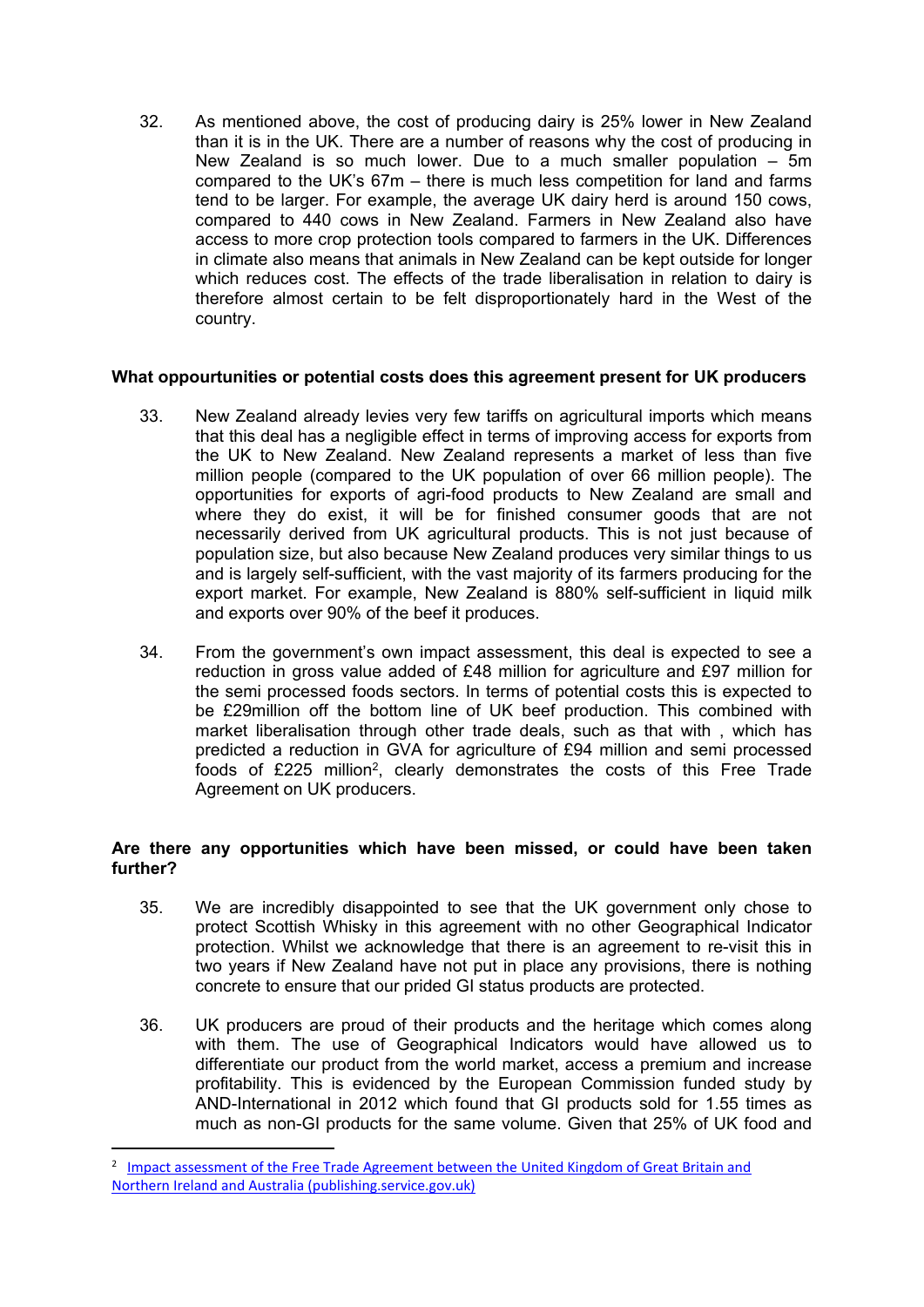drink exports (by value) are generated by GI, worth  $£5$ bn in exports in 2018<sup>3</sup>, it is incredibly disappointing that this oppourtunity has been missed.

- 37. It is extremely disappointing that there are almost no provisions to protect UK GIs in the agreement. The UK and NZ will review the situation if NZ signs an international agreement that requires NZ to protect GIs or if NZ adopts any substantive change to its GIs regime (e.g. introduction of a scheme for the registration and protection of agri-food GIs). In those circumstances, this agreement will be amended so that no less favourable treatment is applied under this chapter in relation to the standard of protection of GIs than the standards applied under the above-mentioned international agreement or the domestic change. If New Zealand does not introduce a scheme within two years after entry of force of the agreement, both sides will review the provisions related to GIs. There is no legal requirement to agree anything, just to revisit discussions.
- 38. The UK has 80 GIs on agricultural products to protect high quality product identities and protection against imitation. Geographical indications also allow UK farmers to differentiate their products in international markets to help improve their competitiveness and profitability. AHDB found that the real value of the PDO and PGI schemes which UK farmers can utilise, is derived from consumer willingness to pay a premium price for specific products.
- 39. High value UK cheeses carrying the GI designations are likely to be amongst the limited number of categories of food that will benefit from tariff liberalisation into New Zealand. It is therefore a genuinely missed opportunity that the government has failed to reach an agreement with New Zealand on the use of GIs despite the significant market access concession that has been granted in favour of New Zealand. We must ensure that failure in the New Zealand deal does not create a precedent across other agreements. The NFU believes that ensuring GIs receive protection in all third countries must be a priority for the government

#### **What lessons and inferences for other current and future negotiations can be drawn from how the Government approached, and what it secured in the FTA with New Zealand?**

- 40. The NFU supports the government's efforts to join CPTPP. Having bilateral agreements in place with both Australia and New Zealand should help with the accession process. We welcome both the Australian and New Zealand commitment that they will not seek anything more through the CPTPP, although there is in practice little scope for further concessions to New Zealand beyond what they have already secured under the generous terms of the bilateral FTA.
- 41. We will continue to follow the UK's accession to the CPTPP closely, especially aspects such as protection of UK Geographical Indicators, retention of the UK's right to regulate in respect our Sanitary and Phyto Sanitary (SPS) rules, and the clear need for robust animal welfare and environmental commitments.
- 42. UK farmers are concerned that cumulative impacts of the deals with Australia and New Zealand will set a precedent for future trade deals with Canada, the USA, Mexico, India and others such as the major agricultural producers in South America. Fully liberalising the UK's sensitive agricultural sectors, even with "phase out" periods for tariffs, undermines the investments that UK farmers have

<sup>3</sup> [https://gpfoods.inparliament.uk/sites/appg\\_gpfoods.inparliament.uk/files/2021-06/APPG](https://gpfoods.inparliament.uk/sites/appg_gpfoods.inparliament.uk/files/2021-06/APPG%20Minutes%20-%20GP%20Food%2003.03.2021_0.pdf) [Minutes](https://gpfoods.inparliament.uk/sites/appg_gpfoods.inparliament.uk/files/2021-06/APPG%20Minutes%20-%20GP%20Food%2003.03.2021_0.pdf) [-](https://gpfoods.inparliament.uk/sites/appg_gpfoods.inparliament.uk/files/2021-06/APPG%20Minutes%20-%20GP%20Food%2003.03.2021_0.pdf) [GP](https://gpfoods.inparliament.uk/sites/appg_gpfoods.inparliament.uk/files/2021-06/APPG%20Minutes%20-%20GP%20Food%2003.03.2021_0.pdf) [Food](https://gpfoods.inparliament.uk/sites/appg_gpfoods.inparliament.uk/files/2021-06/APPG%20Minutes%20-%20GP%20Food%2003.03.2021_0.pdf) [03.03.2021\\_0.pdf](https://gpfoods.inparliament.uk/sites/appg_gpfoods.inparliament.uk/files/2021-06/APPG%20Minutes%20-%20GP%20Food%2003.03.2021_0.pdf)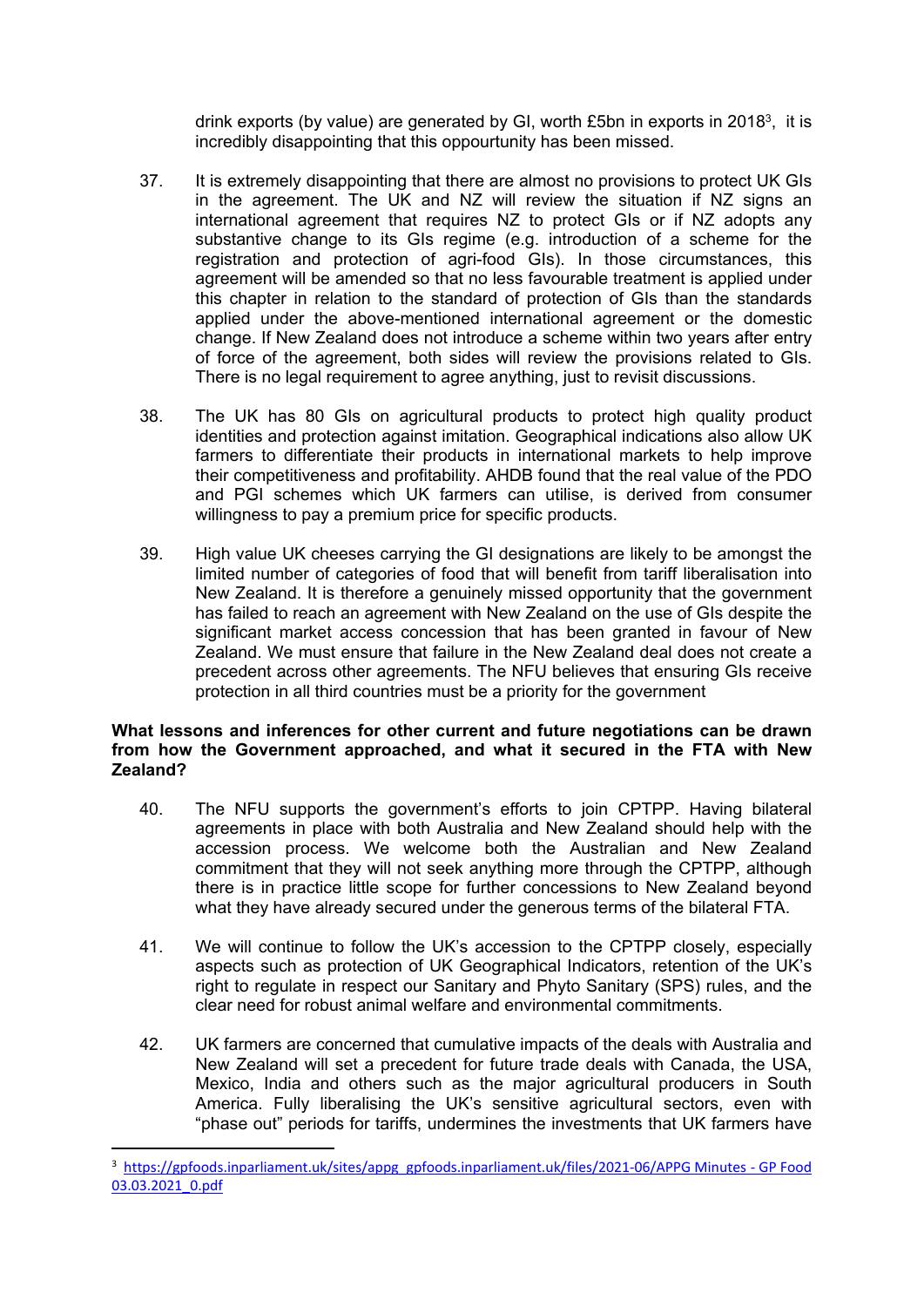been making, both on farm to improve productivity and deliver environmental or animal welfare gains, and in increasing their market share at home and abroad. At a time when domestic support for agriculture is also being completely overhauled and input prices continue to climb, with concentrate feed up 41% year on year to January 2022<sup>4</sup>, it adds to the uncertainty and ultimately creates an unlevel playing field for our farmers.

43. By providing fully liberalised, preferential access to New Zealand for key commodities such as beef, sheep meat, dairy and apples, the UK has lessened its negotiating capital with future trade partners. As countries like New Zealand increase exports to the UK, the value of similar preferential tariff rates to other countries will naturally reduce. This makes it more likely that the UK will have to offer significant concessions - larger than may otherwise have been the case - in order to secure UK priorities in future trade deals. The NFU has serious concerns on this and encourages the government to consider the longer-term impacts of its trade negotiations

#### **Has the Government got the right balance overall in terms of any trade-offs it has made, and how do you expect these will affect you, your business or organisation, or those you represent?**

- 44. It is disappointing to see that the volumes set within the beef TRQ are determined by 'shipped product weight' and not 'carcas weight equivalent', as it is under the lamb TRQ (which takes into regard a coefficient acknowledging that not all parts of an animal's carcase are saleable and is therefore a fairer way of determining volumes of saleable product.) Shipped product weight favours the imports of high value cuts and can therefore create pressure on carcase value received by UK producers.
- 45. For example, 7,000 tonnes of striploins would require 20% of UK prime beef kill to produce. New Zealand currently sends cheaper cuts of meat to the US but the majority of its expensive cuts come to European markets. As shown above, even small volumes of high value cuts of beef could impact UK beef farmers. UK beef production is only viable if high value cuts are sold at a competitive price. If UK farmers are unable to sell these because they cannot compete with New Zealand given the differences in costs of production, then their businesses will struggle to remain viable only through selling much cheaper meat cuts like mince and stewing steak.
- 46. Furthermore, the government's own impact assessment predicts a reduction in gross output as a result of the FTA of 1% for beef. In value terms this is equivalent to £29 million off the bottom line of UK beef production. This, combined with the negative impacts on British farmers competitiveness as a result of the shipped product weight quotas favouring higher value cuts of meat, paints a concerning picture for UK beef producers.
- 47. As with the Australian trade deal, the NFU welcomes the inclusion of a bilateral safeguard clause to protect domestic producers for up to five years after the phase out of quotas which would allow tarrifs to be re-imposed. However, we are concerned about the limited application in which the safeguard may be imposed.

<sup>4</sup> [Feed](https://ahdb.org.uk/dairy/feed-prices-and-markets) [prices](https://ahdb.org.uk/dairy/feed-prices-and-markets) [and](https://ahdb.org.uk/dairy/feed-prices-and-markets) [markets](https://ahdb.org.uk/dairy/feed-prices-and-markets) [|](https://ahdb.org.uk/dairy/feed-prices-and-markets) [AHDB](https://ahdb.org.uk/dairy/feed-prices-and-markets)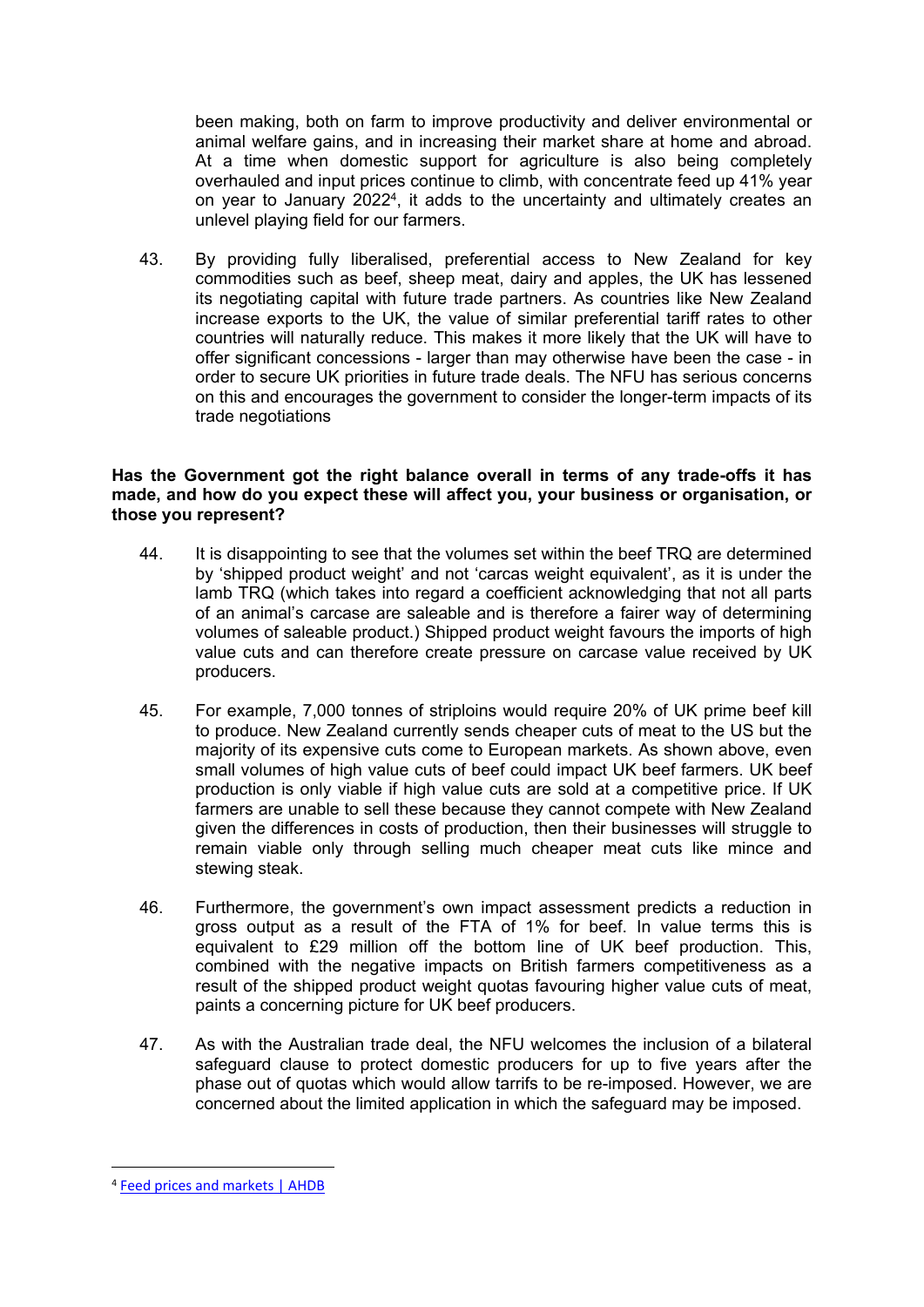- 48. To use the bilateral safeguard clause there is a requirement to demonstrate serious injury or threat of serious injury to domestic production (Chapter 3, Article 3.6). The first and second "safeguards" identified above are product specific and can be triggered at an arbitrary and pre-defined volume of imported product (but not at a pre-defined value of imported product). However, the "bilateral" safeguard measure applies to all goods and is intended to provide protection if the sector faces injury as a consequence of increased trade with New Zealand. In this event, the UK Government could trigger an investigation and apply on a provisional basis (pending the outcome of the investigation) actions to reinstate tariffs or suspend further tariff liberalisation only to "the extent necessary to prevent or remedy the serious injury and to facilitate the adjustment of the domestic industry." If the government were to take such action, the length of time such action can remain in place is limited to two years, with a further two years possible under exceptional circumstances. The conditions of use are also subject to a range of caveats which would have to be considered in any potential actions taken by the government.
- 49. The bar to trigger action under the safeguard clause is set high. "Serious injury or threat of serious injury" is not the language of ordinary events in routine trade. Direct causal effect would have to be proven to be as a result of the increase in imports from New Zealand specifically (and not as a result of market conditions generally). In practice, this makes these types of clauses very difficult to apply. It is much more likely that market pressure will happen because of the cumulative impact of increasing imports from around the world at the same time. The safeguard clauses in the UK-New Zealand FTA offer no protection against this. We call on government to step up its market monitoring to ensure any warning signs are picked up and action is taken early.
- 50. Furthermore, the purpose of the safeguard is ultimately to facilitate the adjustment of the domestic industry to the new trading environment. It is not clear how the sector would be expected to adjust given the nature and somewhat limited options many farmers, especially livestock farmers in the UK's uplands, would have.
- 51. Notwithstanding our concerns regarding the applicability and efficacy of the bilateral safeguards, it is disappointing that the UK Government's ability to potentially use them is also time limited. The agreement includes no safeguards that can be applied in respect of New Zealand imports five years after the corresponding tariff for that good is eliminated (i.e. this is from Year 11 onwards for beef and Year 16 onwards for sheep, which is the longest timeframe for any products under this deal on which these safeguards can be used). Therefore, whilst we welcome the inclusion of safeguards the NFU have deep concerns over the usefulness of them in protecting domestic production.
- 52. We welcome the standalone chapter on animal welfare which retains the right of the UK and New Zealand to regulate on their own animal welfare policies and priorities. We support the commitment to cooperate bilaterally and in relevant international forums on animal welfare and especially welcome the nonregression provision which provides that standards in either country cannot go backwards to undercut each other. This is of particular value to UK farmers who pride themselves on their world class animal welfare standards. The joint welfare working group to be established is a critical step forwards to facilitate this cooperation between the UK and New Zealand and promote high welfare practices.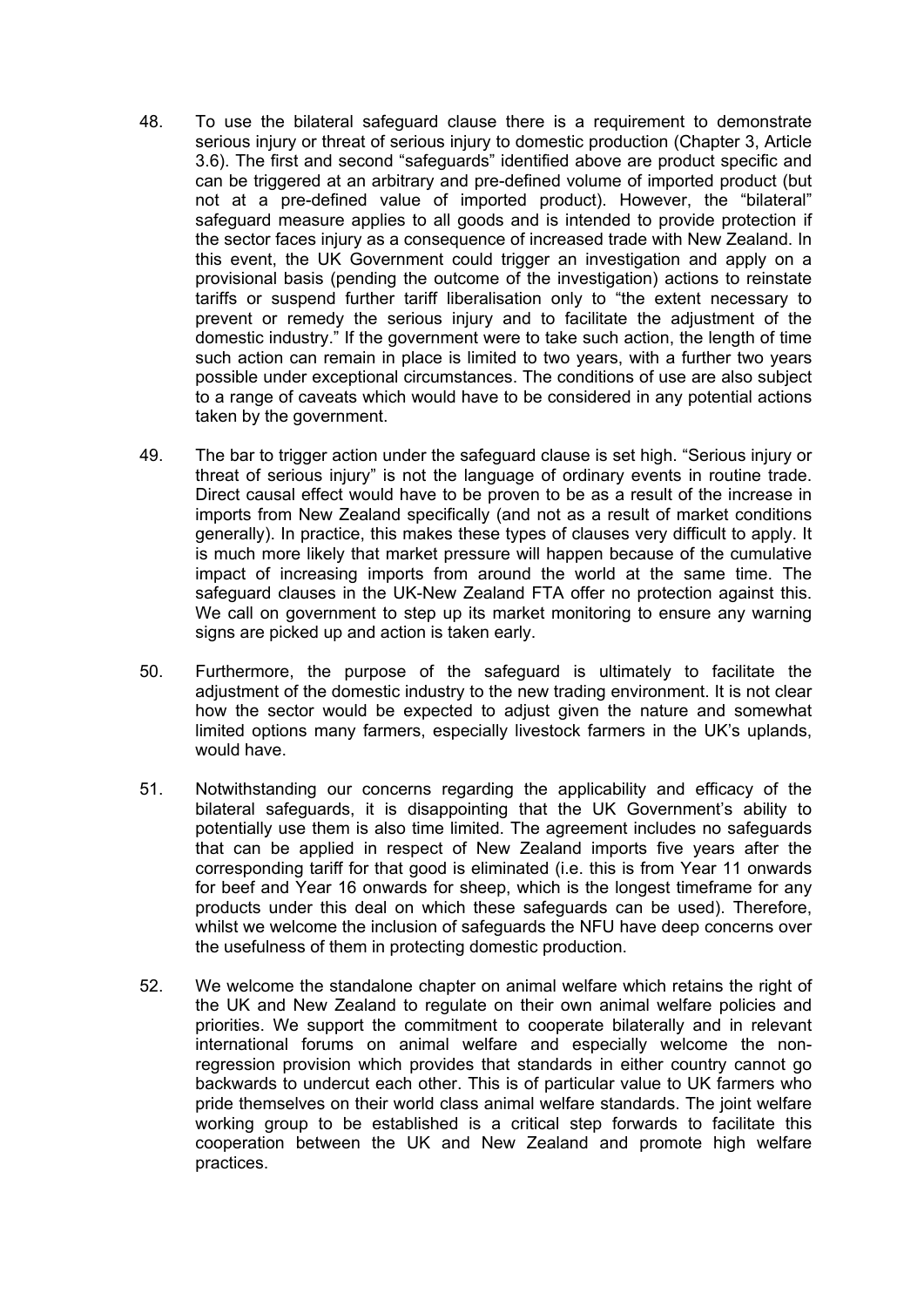- 53. The NFU welcome the inclusion of a strong environmental chapter in this agreement which recognised the sovereign right of each party to establish its own environmental priorities and levels of environmental protection. We support the agreement to take measures and promote efforts to reduce greenhouse gas emissions from agricultural production and to achieve domestic net zero targets by 2050.
- 54. The NFU has set the ambition for UK agriculture to reach net zero by 2040 and therefore we believe the government should be using policy leaver including trade policy to incentivise higher standards of production and climate friendly farming models. Therefore, we support the inclusion of a strong environmental chapter in the agreement with New Zealand.

#### **How well has the Government communicated the likely impacts of this agreement for you, your business or organisation, or those you represent?**

- 55. The NFU believes that stakeholders should be actively consulted and kept abreast of developments prior to the commencement of, and throughout, any negotiations. The government has established a number of forums for stakeholder engagement, including Trade Advisory Groups. The NFU welcomes these important bodies but is yet to be convinced that they achieve the degree of engagement and co-operation between government and stakeholders that is required, and that is often the norm in other countries around the world.
- 56. The recent Australia/UK Agreement in Principle provides a case-in-point, where the details of the significant tariff concessions conceded by the UK government had not been properly shared, tested or interrogated for their impact by affected domestic stakeholders before they were announced as part of a largely "done deal". Indeed, the details of these concessions were first encountered by UK organisations such as the NFU when they were published by the Australian government.
- 57. The UK Government should maintain an ongoing review programme of all FTAs as they are implemented and through the lifetime of the agreements. This should include a regular assessment of agri-food imports and exports under individual FTAs, looking at the associated effect on domestic prices and levels of UK selfsufficiency and changes in market penetration for UK exports. It should take into account the cumulative impact of each additional FTA as they are agreed and implemented. This will give reassurance to farmers that there is a solid evidencebase to develop domestic and trade policies dynamically as our new FTAs come online to help industry adapt and adjust as necessary.
- 58. In addition, the NFU would stress the importance of maintaining good lines of communication between the UK and the devolved governments with respect to UK negotiations, not least because many of the obligations that a concluded trade deal will give rise to will need to be delivered, implemented and overseen at a devolved level. This is particularly true in relation to agricultural and environmental matters. The UK economy is not homogenous. For example, the Welsh economy differs from the wider UK economy in that trade with the EU accounts for 61% of its exports, compared to 43% of the UK's exports in 2019. Ensuring that devolved interests inform the UK negotiating position should help identify, avert, and minimise negative impacts that could stem from proposed trade deals as regards their impact on regions of the UK.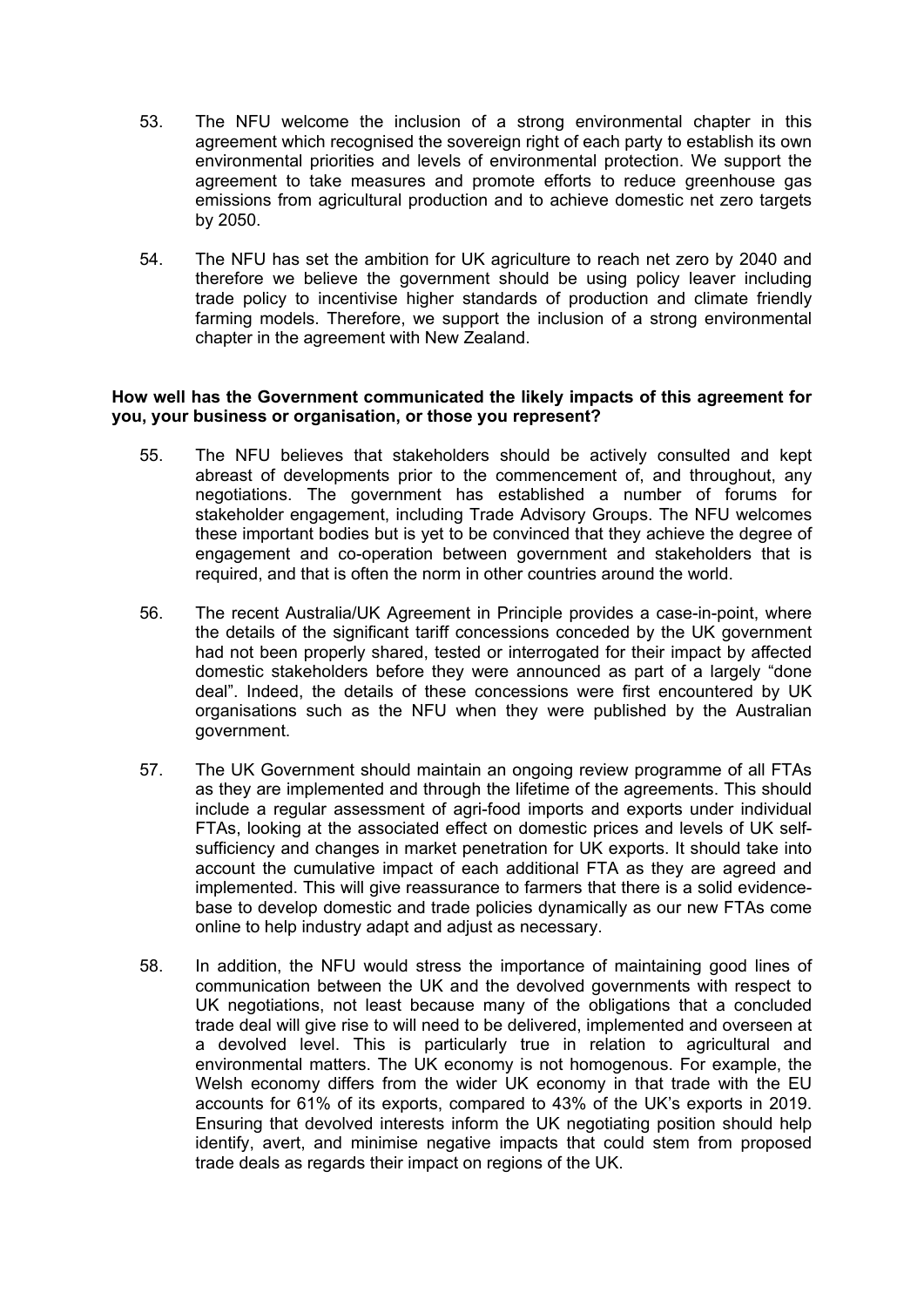59. Whilst the UK Government is responsible for international relations and treaty making, the devolved administrations (DAs) and legislatures are likely to have at least some responsibility for the application, administration, scrutiny, and oversight of the obligations that trade agreements give rise to. It is our view that the Welsh Government and the Senedd ought to have an appropriate degree of involvement by being sighted of relevant documents ahead of such agreements being entered into, as well as the development and approval of implementing legislation which underpins concluded trade agreements. This should include involvement in developing the UK's negotiating mandate and in scrutinising trade negotiations. The NFU does not represent farmers in Scotland or Northern Ireland, but by extension we believe that this approach should be reflected across all constituent parts of the UK.

## **Conclusion**

- 60. In conclusion the NFU believes the government has conceded substantial access to the UKs agricultural sector, while achieving little of benefit to UK farmers in return. We are concerned about the predicted damage to the sector as a direct result of this FTA. The damage will be felt more keenly in the Welsh Devolved Authority which relies heavily on beef and lamb production and the protection of Welsh Lamb under GI to support rural livelihoods and communities.
- 61. In order to ensure UK farmers are match ready for the cumulative impacts of successive trade deals where the combined reduction in GVA to agriculture and semi-processed food sectors stands at £142 million and £322 million respectively, UK domestic agricultural policy must be reformed with sustainability and competitiveness at its heart, alongside a commitment to make the necessary investments to drive UK export growth in agri-food products.

## Annex 1

## 62. **Table 1.** Examples of current trade 2019 (HMRC data)

|                                                    | UK exports to NZ in | <b>UK imports from NZ</b> |
|----------------------------------------------------|---------------------|---------------------------|
|                                                    | 2019                | in 2019                   |
| 01 Live animals                                    | £2,967,096          | £402,904                  |
| 02 Meat and edible meat offal                      | £425,650            | £224,412,229              |
| 03 Fish and crustaceans, molluscs and other        | £87,338             | £6,235,156                |
| aquatic invertebrates                              |                     |                           |
| 04 Dairy produce; birds' eggs; natural honey;      | £8,064,003          | £27,797,855               |
| edible products of animal origin, not elsewhere    |                     |                           |
| specified or included                              |                     |                           |
| 05 Products of animal origin not elsewhere         | £685,412            | £986,789                  |
| specified or included                              |                     |                           |
| 06 Live trees and other plants; bulbs, roots and   | £5,078              | £569,839                  |
| the like; cut flowers and ornamental foliage       |                     |                           |
| 07 Edible vegetables and certain roots and tubers  | £18,417             | £13,531,709               |
| 08 Edible fruit and nuts; peel of citrus fruits or | £50,590             | £43,520,965               |
| melons                                             |                     |                           |